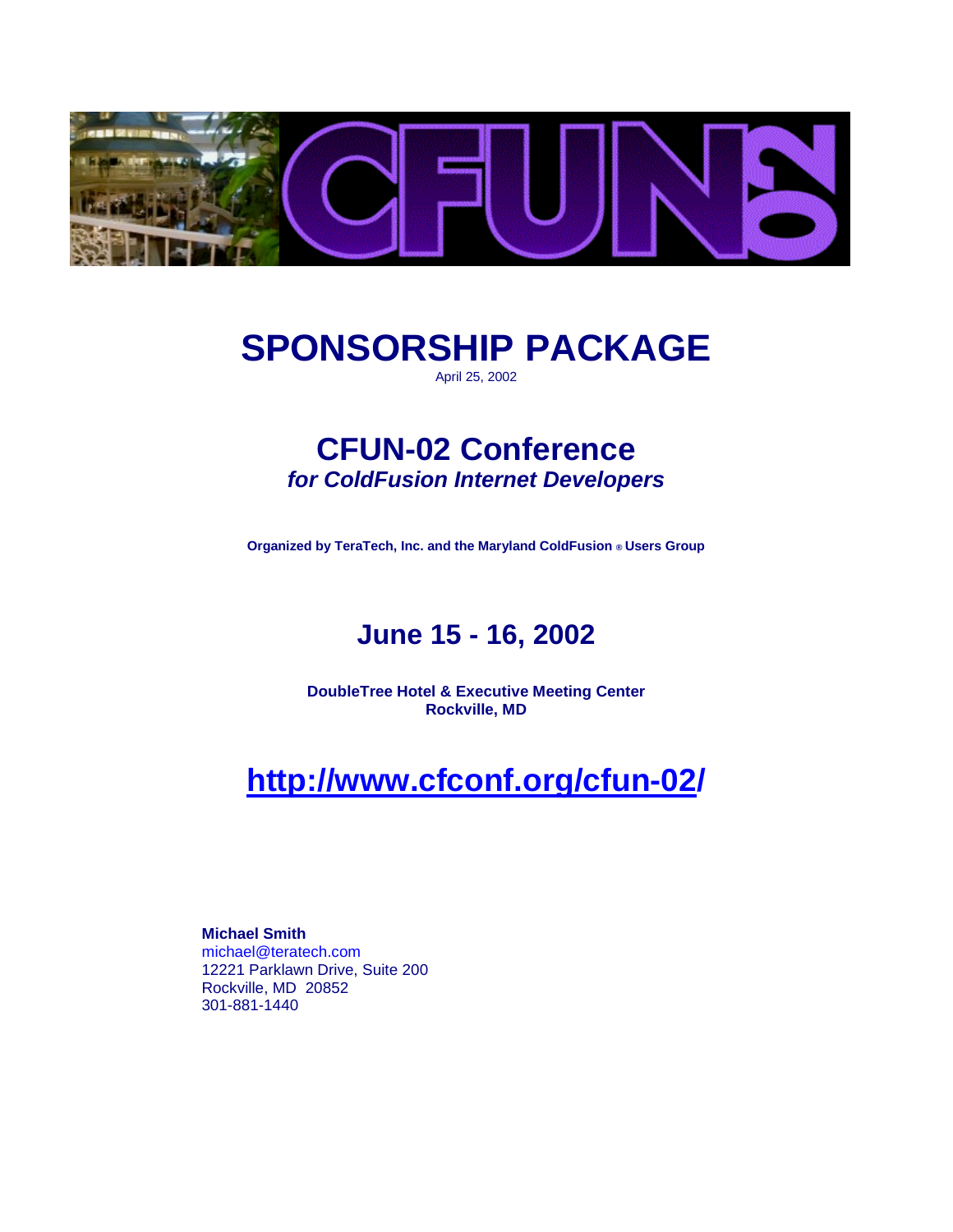# **CFUN-02 CONFERENCE, June 2002**

Brought to you by TeraTech and the Maryland Macromedia® ColdFusion® Users Group

#### **Sponsorship Package**

#### **Overview**

CFUN-02 **is a ColdFusion® Conference** organized by developers for developers in the **Web Developer and IT Manager community**. Held in Rockville, MD it is the perfect opportunity to learn, network and talk with professional developers from this community and from around the globe about your products, the latest tricks, techniques and innovations in ColdFusion® and Internet development.

A wide-range of speakers have already been confirmed including ColdFusion guru, **Ben Forta**, developer/strategist and writer of development issues within the ColdFusion community, **Hal Helms**, the godfather of Fusebox, **Steve Drucker**, Founder of Fig Leaf Software and **Charlie Arehart** Founder/CTO of Systemanage,.

The two-day conference will be jam-packed with discussions, demonstrations, and other activities to keep everyone involved. The conference fee for delegates will include **a sponsored reception Saturday night at a local club**, and all conference materials and sponsor promotions. There will be a Sponsor Exhibit Area and you'll have a huge choice of forums to attend throughout the two days. Choose and pick the topics you want to hear to get the most out of your weekend!

**Date** (confirmed): June 15 - 16, 2002 **Location**: DoubleTree Hotel & Executive Meeting Center, Rockville, MD

**Website:** http://www.cfconf.org/cfun-02 **Email:** michael@teratech.com

### **About Macromedia® ColdFusion®**

Macromedia ColdFusion 5, the fastest way to build and deploy powerful Web applications. ColdFusion is an Application server designed for enterprise internet applications. The ColdFusion platform represents about 45% in its software market. The major competitor to ColdFusion is Microsoft's ASP. ColdFusion was developed by Allaire Corporation which has recently merged with Macromedia, known for its FLASH® technology. Macromedia's ColdFusion pitch is *to easily assemble content publishing systems, business intelligence solutions and self-service applications with an intuitive tag-based scripting* 

*language. Deliver high performance and reliability with the widely adopted, proven ColdFusion Server technology.* 

Around the globe, ColdFusion is used in many applications including Wireless Phone and PDA (Palm) solutions, many internal websites and public websites.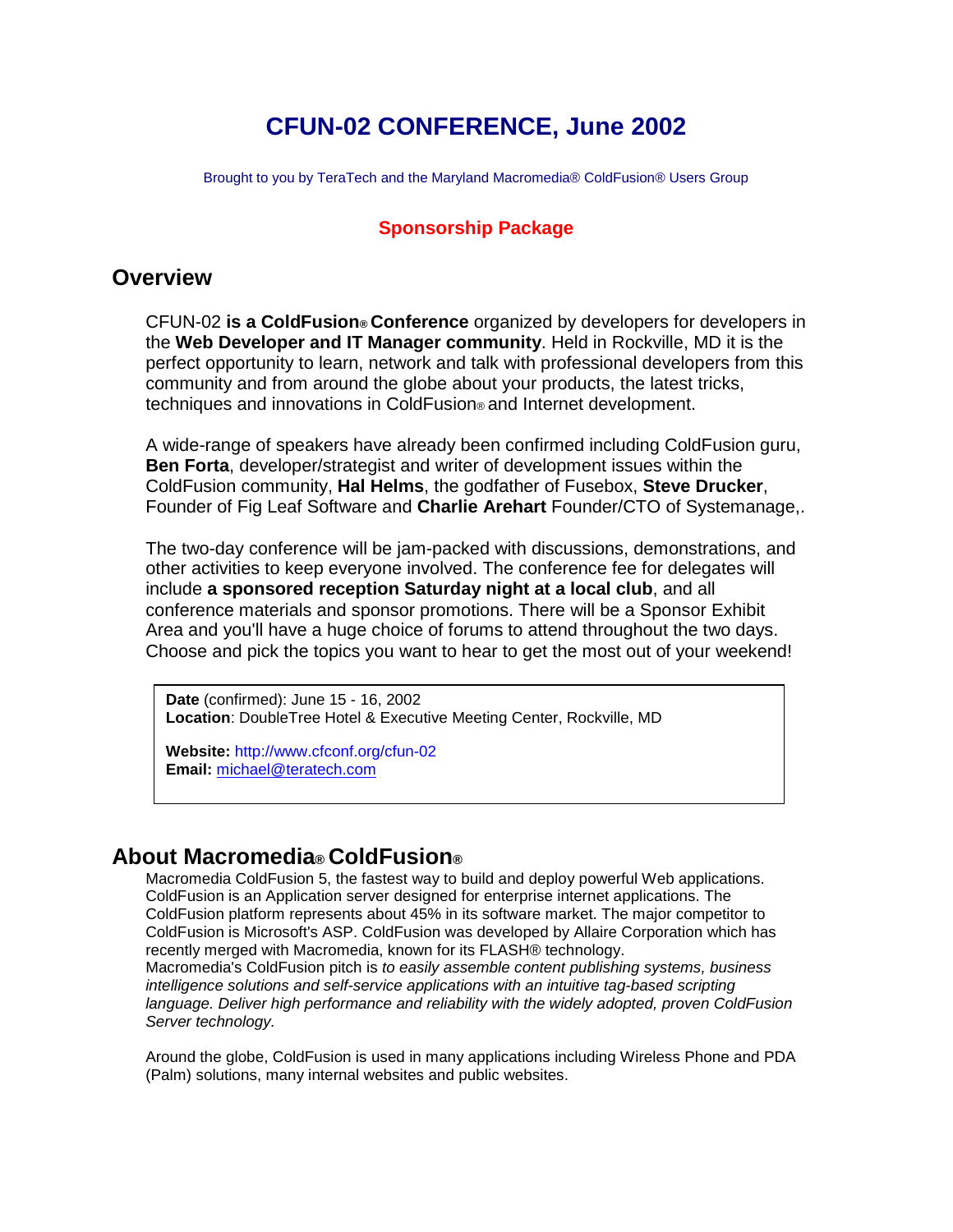## **Conference Overview**

There will be a **Sponsor Exhibit Area** where sponsors can showcase their products and get a chance to promote their skills and achievements.

The conference is being held in Rockville, MD at the Doubletree Hotel on June 15-16, 2002. The conference cost will be \$199 and we're expecting over 250 attendees from around the US and the world. Included in the conference cost is a **Saturday Night Reception at the hotel.** The event will include are all conference materials consisting of, among others, a conference CD-ROM and conference program, Sponsor marketing kits and more.

#### **Attendees**

CFUN-02 attendees are top level ColdFusion programmers and IT managers. CFUN-02 is promoted not just in the Washington DC metro area but across the US and the world with attendees from:

- Washington DC
- Maryland
- Virginia
- New York
- New Jersey
- Georgia
- Pennsylvania
- Delaware
- California
- Illinois
- Canada

#### **Corporate Position of delegates**

CTO, IT Managers, Independent Consultants Jr. - Sr. level Web Developers, Project Managers

#### **Salary Range of delegates**

\$45,000 - \$100,000/yr

#### **Buying Power of delegates**

Attendees to CFUN-02 are generally be a large purchase influence for

1) Large-corporation Internet Server-level hardware (computers, routers, wiring, etc..);

- 2) Software solutions that can integrate into their existing (n-tier) networks;
- 3) Consultants to mid-size organizations to purchase server-grade hardware;

4) Database specifications and data transfer specs as well as Content Management solutions or add-ons

#### **Developer Experience of delegates**

The attendee will range from the introductory web developer to the very experienced corporate consultant or CTO.

- > 10% Beginner (0 1 yr experience in ColdFusion & Web Development)
- -40% Intermediate (2-3 yrs experience)
- **→** 35% Advanced (3+ yrs experience)
- > 15% Management (project management)

# **Speakers**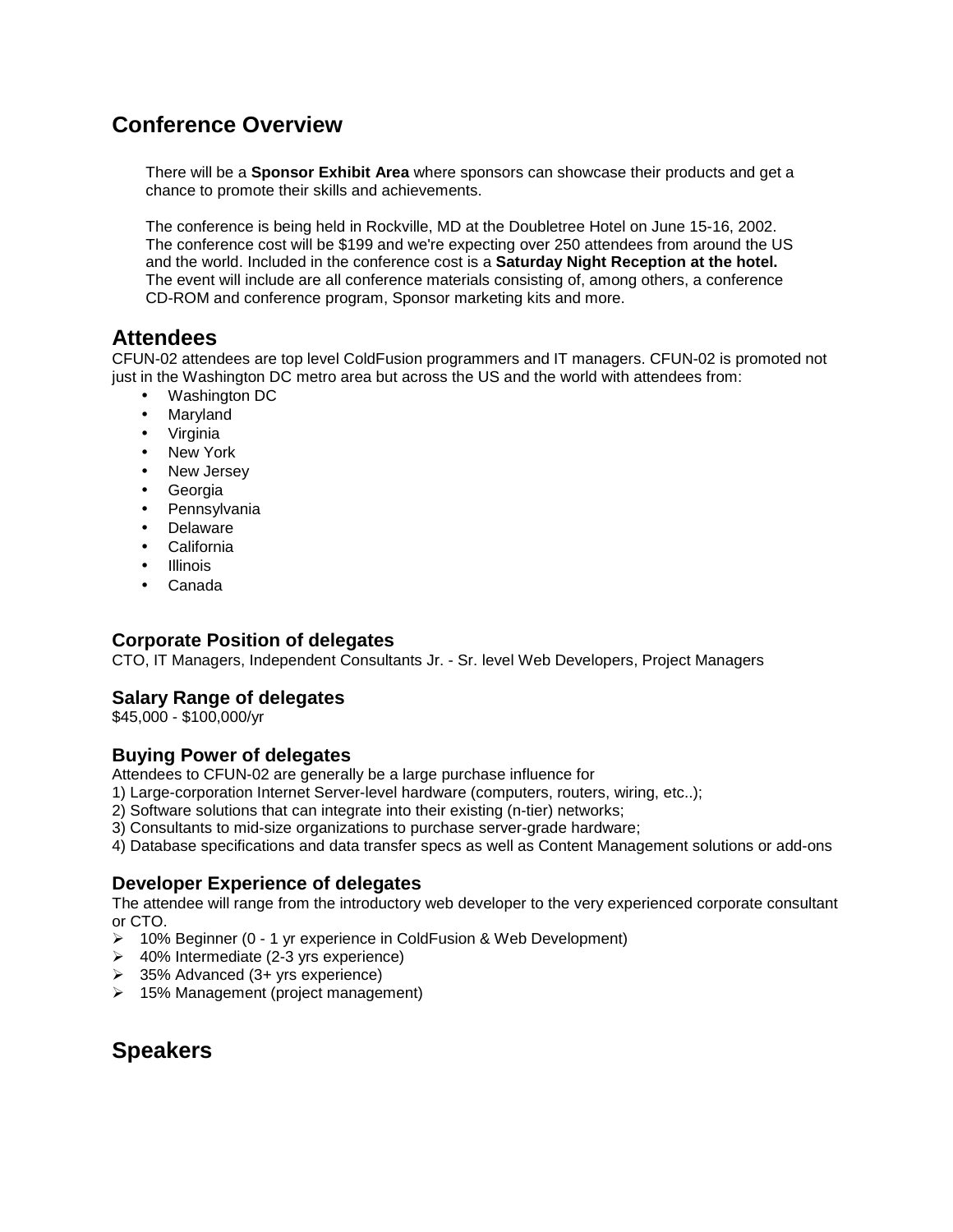CFUN-02 has vast array of confirmed and targeted speakers. We are happy to have **Ben Forta**, Macromedia Inc.'s Senior Product Evangelist for the ColdFusion product line. Other confirmed speakers include CF GURU's **Charlie Arehart**, **Robi Sen**, **Hal Helms**, **Raymond Camden, Adam Churvis, Shlomy Gantz, Michael Dinowitz, Steve Drucker, Hal Helms, Sandra Clark, Ben Elmore**, and **Kevin Towes**. All speakers volunteer their time and cover their own costs (Hotel and Flights), which clearly demonstrates the commitment of this developer community.

### **About the Organizers**

#### **The Maryland Coldfusion ® Users Group**

MDCFUG began in 1997 in Gaithersburg. It now meets in Rockville. It is the 10th ColdFusion user group to be started in the world and the second in the DC metro area. Starting with 6 members it now has 1000 members and an active listserv. The website http://www.cfug-md.org/ is the most popular CFUG website on Google.

The Maryland Macromedia ColdFusion User's Group is managed by Michael Smith, President of TeraTech, Inc.

#### **TeraTech,Inc**

TeraTech is a leader in the ColdFusion development field and has organized eight national conferences over the last four years. TeraTech has been writing custom programs and tools for programmers since 1989. We currently program in Visual Basic, Access, SQL server, C, ASM, ASP and ColdFusion. Our mission is to provide high-quality, efficient, profitable software development and tools in the area of ColdFusion, Database and Visual Basic programming.

| <b>Saturday</b>    |                        |                                                                       |  |  |  |
|--------------------|------------------------|-----------------------------------------------------------------------|--|--|--|
| 7:45am - 8:45am    | Registration           |                                                                       |  |  |  |
| $8:45 - 9:00$      | Michael Smith          | Welcome                                                               |  |  |  |
| $9:00 - 10:00$     | Adam Churvis           | "Leveraging the New MX Functions and Components In Your Applications" |  |  |  |
| $10:00 - 11:00$    | Sandra Clark           | "Migrating from CF 5 to CFMX"                                         |  |  |  |
| $11:00 - 11:15$    | Break - Raffle         |                                                                       |  |  |  |
| $11:15 - 12:15$ pm | <b>Benjamin Elmore</b> | "Unlocking the power of Java in CFMX"                                 |  |  |  |
| $12:15 - 1:15$     | Lunch - Raffle         |                                                                       |  |  |  |
| $1:15 - 1:45$      | CF Jeapardy            |                                                                       |  |  |  |
| $1:45 - 2:45$      | Charlie Arehart        | "CFMX Hidden Gems"                                                    |  |  |  |
| $2:45 - 3:45$      | Raymond Camden         | "Security in CFMX"                                                    |  |  |  |
| $3:45 - 4:00$      | Break - Raffle         |                                                                       |  |  |  |
| $4:00 - 5:00$      | Hal Helms              | "Implementing model view controller with Fusebox"                     |  |  |  |
|                    |                        |                                                                       |  |  |  |

### **Schedule**

| <b>Sunday</b>   |                         |                                                 |  |  |  |  |
|-----------------|-------------------------|-------------------------------------------------|--|--|--|--|
| 7:45am - 8:45am | Registration            |                                                 |  |  |  |  |
| $8:45 - 9:00$   | Michael Smith           | Welcome                                         |  |  |  |  |
| $9:00 - 10:00$  | Shlomy Gantz            | "Project Management for the MX generation"      |  |  |  |  |
| $10:00 - 11:00$ | <b>Michael Dinowitz</b> | "UDFs and CFSCRIPT"                             |  |  |  |  |
| $11:00 - 11:15$ | Break - Raffle          |                                                 |  |  |  |  |
| 11:15 - 12:15pm | Robi Sen                | "Web Services and CF"                           |  |  |  |  |
| $12:15 - 1:15$  | Lunch - Raffle          |                                                 |  |  |  |  |
| $1:15 - 2:15$   | Steve Drucker           | "Printing, Reporting, and Graphing"             |  |  |  |  |
| $2:15 - 3:15$   | <b>Kevin Towes</b>      | "Flash MX and ColdFusion - Advanced Techniques" |  |  |  |  |
| $3:15 - 3:30$   | Break - Raffle          |                                                 |  |  |  |  |
| $3:30 - 4:30$   | Ben Forta               | "XML"                                           |  |  |  |  |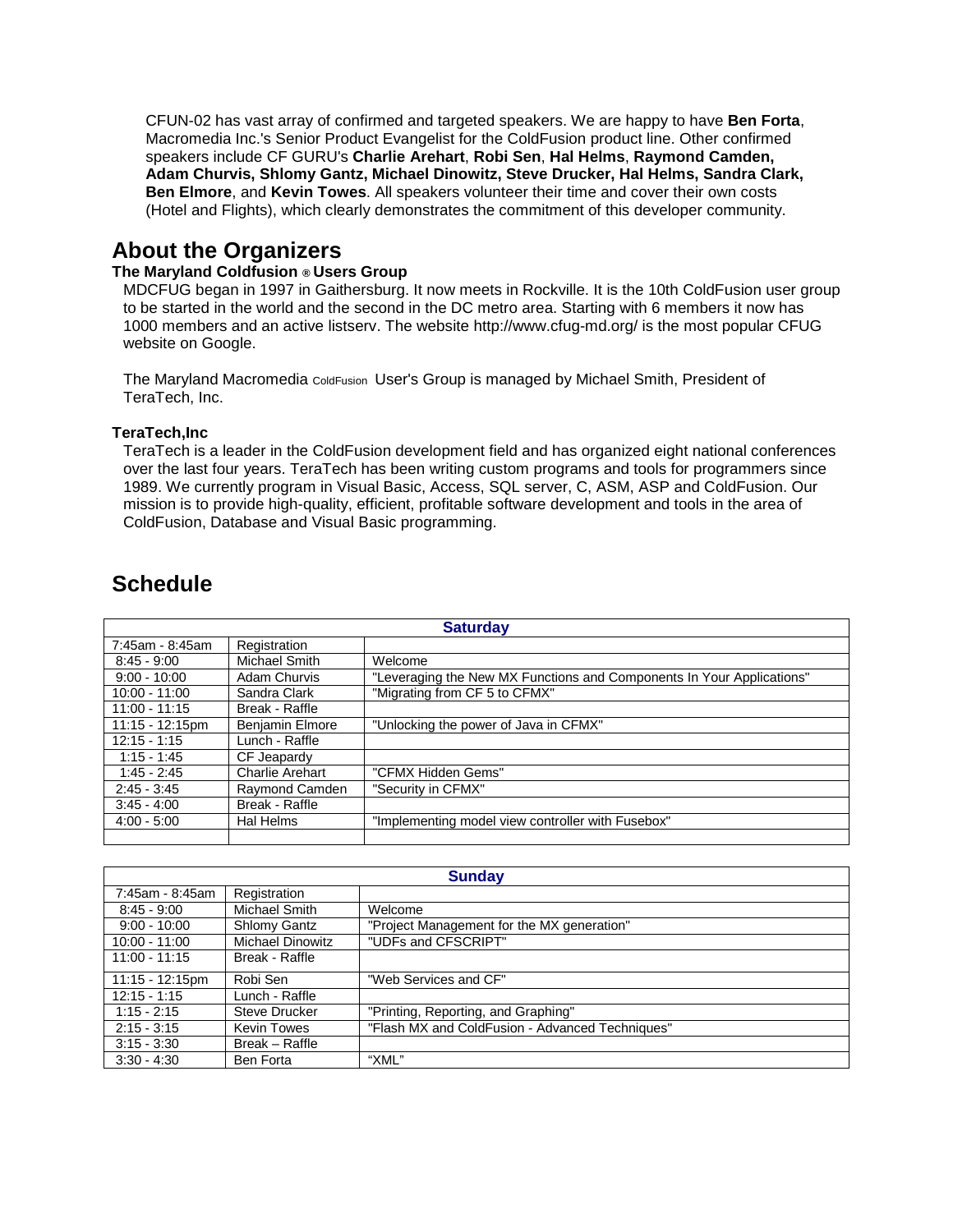### **Sponsorship Opportunities**

Macromedia partners, local developers, software and hardware engineers are invited to sponsor the CFUN-02 Conference. This year's sponsorship program consists of three distinct sponsorship tiers that include exhibit opportunities – Level One, Level Two, and Level Three – as well as a number of additional high visibility options that can take your sponsorship status to the next level.

As a conference sponsor, you will have complete access to 250 conference attendees – many of whom are potential customers – including, Web and Java Developers, Web Development Managers, IT Server Managers, and other members of the web development community.

## **Level One Sponsorship \$5000**

(Inclusive of two conference registrations)

- **Flagship Sponsor** (Branded): CFUN 02, *sponsored by Your Company*
- Level One position of brand on ALL mail broadcasts and Website
- Letter from level one Sponsor in Conference package
- On Site Promotion @ Event Through Banners / Signage *(provided by Sponsor)*
- Promotion Materials/gifts in Delegate Bag *(provided by Sponsor)*
- Distribution of literature before general session
- Promotion time before one General Session
- Free Exhibitor Booth for Promotion of Services
- Sign at Saturday night event and welcome speech during the reception

# **Level Two Sponsorship \$3000**

(Inclusive of one conference registration)

- Level Two position of brand on ALL mail broadcasts and Website
- On Site Promotion @ Event Through Banners / Signage *(provided by Sponsor)*
- Promotion Materials/gifts in Delegate Bag *(provided by Sponsor)*
- Distribution of literature before general session
- Promotion time before one General Session
- Free Exhibitor Booth for Promotion of Services

# **Level Three Sponsorship \$1000**

(Inclusive of one conference registration)

- Level Three position of brand on ALL mail broadcasts and Website
- Free Exhibitor Booth for Promotion of Services
- Signage at booth only *(provided by Sponsor)*